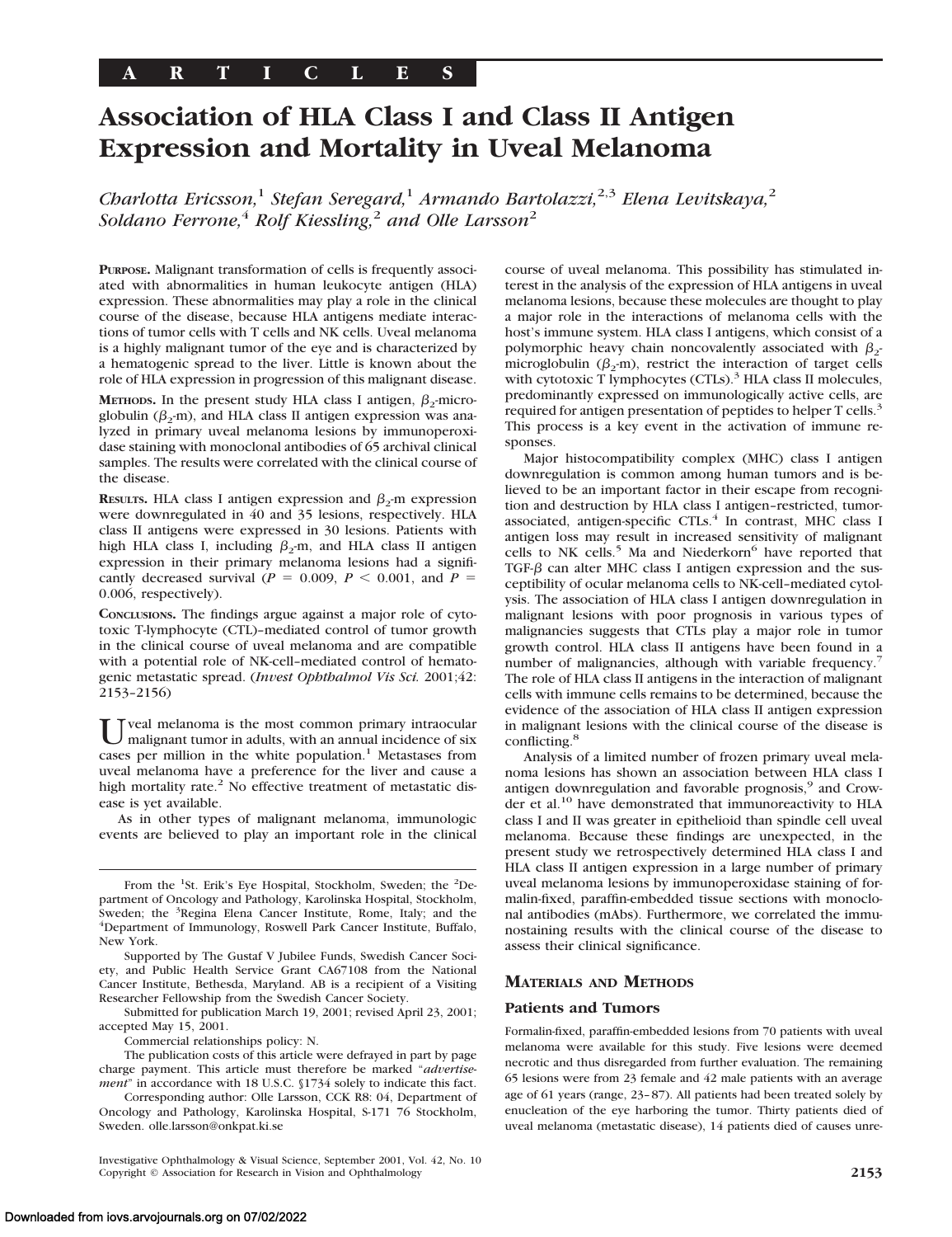lated to uveal melanoma, and 22 were still alive at the end of follow-up. The mean follow-up time was 17.5 years (range, 10.3–21.7) for the surviving group, 9.7 years (range, 2.3–17.8) for the death-of-othercauses group, and 4.1 years (range, 0.5–17.6) for the death-of-uvealmelanoma group.

The study was reviewed and approved by the local ethics committee at the Karolinska Institute, and the committee deemed that it conformed to the generally accepted principles of ethics in research, in accordance with the Helsinki Declaration.

#### **Monoclonal and Polyclonal Antibodies**

The mAb HC-10, which recognizes a determinant expressed on HLA-A10, -A28, -A29, -A30, -A31, -A32, and -A33 heavy chains and on virtually all HLA-B heavy chains; the anti- $\beta$ 2-m mAb L368; and the anti-HLA class II mAb LGII-612.14 were developed and characterized as described elsewhere.<sup>11-13</sup> The hybridoma secreting the anti-CD44 mAb IM-7 was purchased from the American Type Culture Collection (Rockville, MD). The biotinylated anti-mouse IgG antibodies were purchased from Vector Laboratories (Burlingame, CA).

#### **Immunostaining Protocol**

Immunostaining of tissue sections was performed using the standard avidin-biotin complex technique. Briefly,  $4\mu$ m formalin-fixed, paraffinembedded tissue sections were cut from each of the selected 70 tumor specimens. Tissue sections were then deparaffinized and rehydrated, and endogenous peroxidase was blocked with  $H_2O_2$  for 30 minutes at room temperature. No antigen retrieval was performed before the antibody incubation. Tissue sections were then rinsed in Tris and phosphate-buffered saline (Tris-PBS, pH 7.6) and incubated with blocking serum (1% bovine serum albumin) for 20 minutes at room temperature followed by an overnight incubation at 8°C with an excess of anti-HLA mAb. Biotinylated anti-mouse IgG antibodies were then added, and incubation was continued for an additional 30 minutes at room temperature. The avidin-biotin complex (Vector Laboratories) was then added. The peroxidase reaction was developed for 6 minutes at room temperature using  $0.6$  mg/ml  $3'3$ -diaminobenzidine tetrahydrochloride (DAB) with 0.03% hydrogen peroxide. Counterstaining was performed with Mayer's hematoxylin. Tris-PBS was used for rinsings between the different steps.

#### **Staining Assessment**

Tissue sections were read independently by two investigators (SS, CE) without knowledge of the results obtained by the other investigator or of the survival data. Furthermore, each investigator read all the slides twice without knowledge of the results obtained in the previous reading. All stained cells were considered positive, irrespective of staining intensity. The immunoreactivity was differentiated from melanin pigment, as reported previously.<sup>14</sup> Specifically, the dark brown, finely granular appearance of the immune-reaction product could be separated from the coarse granular appearance of the melanin pigment. Results were scored as low when less than 30% of melanoma cells were stained and high when more than 30% of melanoma cells were stained. Concordance between observers was 93% for HLA class 1 antigens, 87% for  $\beta$ 2-m, and 93% for HLA class II antigens. The interobserver reproducibility using the  $\kappa$  test was 0.90 for HLA class I antigens, 0.78 for  $\beta$ 2-m, and 0.88 for HLA class II antigens. When the results obtained by the investigators were not concordant, those obtained by the first investigator (SS, who is a senior pathologist) were used for the analysis.

#### **Statistical Analysis**

Survival data without loss to follow-up were obtained, according to the tenets of the Declaration of Helsinki, for all patients with uveal melanoma from the Swedish National Causes of Death Registry. Time from the date of surgery to death or the end of 1996 was considered censored if the patient was alive at the end of 1996 or had died of any other than a melanoma-related cause. The log-rank test was used to assess survival differences. The  $\chi^2$  test was used to measure association of HLA antigen expression with metastasis development and cell type.



**FIGURE 1.** Expression of HLA antigens in uveal melanomas is correlated with clinical outcome. Patients were grouped according to staining of their lesions as high  $(>\frac{30}{6}$  positive cells) and low  $(<\frac{30}{6}$ positive cells) as analyzed with anti-HLA class I (A),  $-\beta_2$ -m (B), and -HLA class II (**C**) mAbs. The groups of those who had not died of uveal melanoma (NDU) and those who had died (DU) comprised 36 and 29 patients, respectively. There was a significant correlation between the expression of HLA class I antigens,  $\beta_2$ -m, and HLA class II antigens and the development of metastases ( $P = 0.013, P \le 0.001,$  and  $P = 0.021,$ respectively).

The  $\kappa$  test was used for assessing interobserver reproducibility. The significance level was set at 0.05. Calculations were performed by computer (Statistica, ver. 5.5; StatSoft, Tulsa, OK; and MedCalc; Med-Calc Software, Mariakerke, Belgium).

## **RESULTS**

Immunoperoxidase staining of 65 formalin-fixed, paraffin-embedded primary uveal melanoma lesions with anti-HLA class I heavy chain mAb HC-10 and with anti- $\beta$ 2-m mAb L368 detected HLA class I antigen downregulation in 62% (40/65) and 54% (35/65) of the lesions, respectively (Figs. 1A, 1B). Immunoperoxidase staining with mAb LGII-612.14 detected high levels of HLA class II antigens in 46% (30/65) of the lesions (Fig. 1C). The low-expression groups (Figs. 1A–C) also involved cases that were negative for the antigens analyzed. For each antigen, 14 cases were negative (data not shown). The expres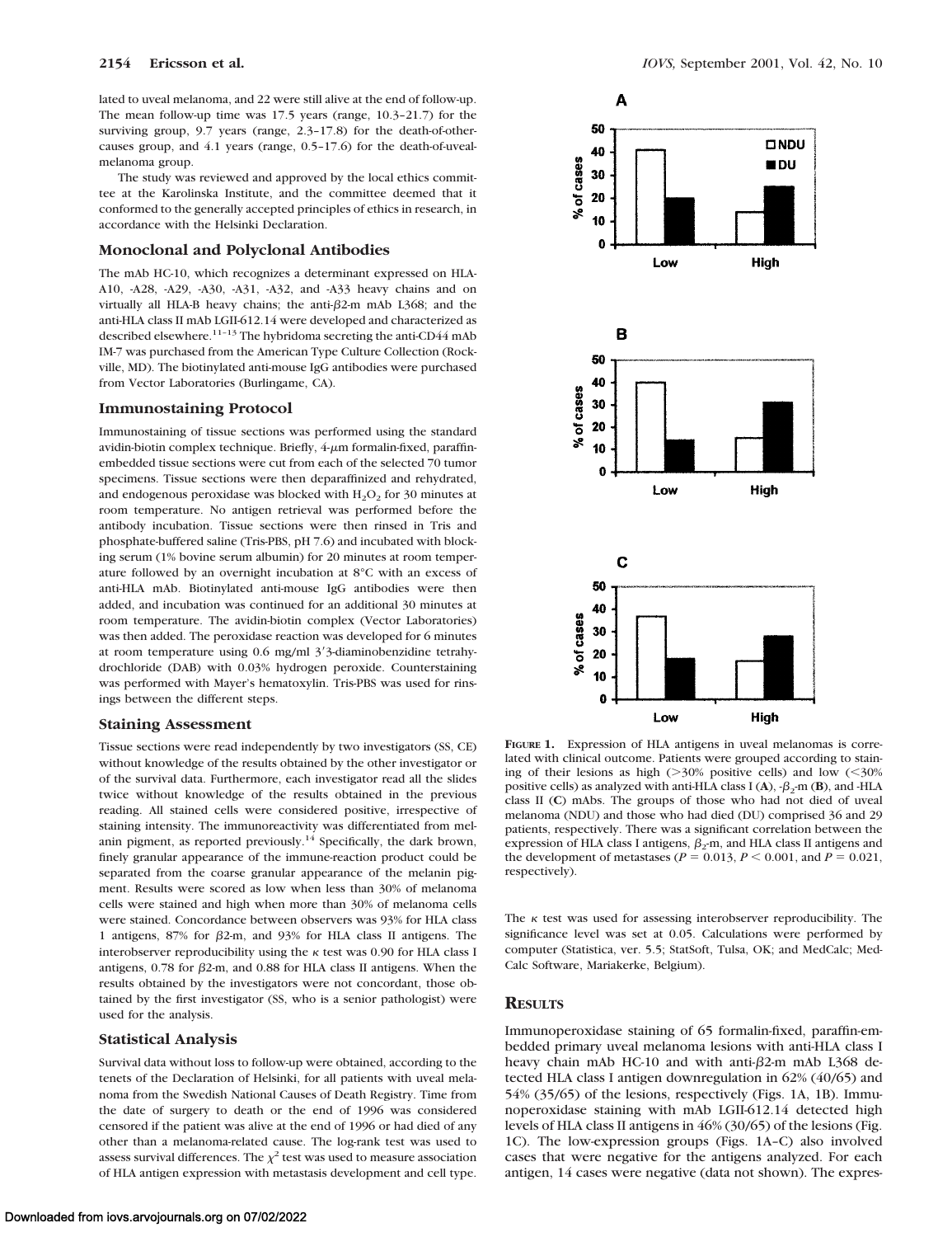sion of the three molecules analyzed is significantly correlated. The probabilities for HLA class I antigen and  $\beta_2$ -m association, HLA class I and HLA class II antigen association, and  $\beta_2$ -m and HLA class II antigen association were  $P = 0.014$ ,  $P \le 0.001$ , and  $P \le 0.001$ , respectively. These findings are in agreement with other observations that suggest that HLA class I and II antigens share a common regulatory pathway.<sup>1</sup>

Expression of HLA antigens in primary uveal melanoma lesions is correlated with their histopathologic characteristics. Low expression of HLA class I antigens and HLA class II antigens is significantly ( $P = 0.006$  and  $P = 0.010$ , respectively) more frequent in spindle cell melanoma lesions than in other types of uveal melanomas (data not shown). This finding is in agreement with results previously obtained by one of us, $^{16}$  by testing frozen uveal melanoma lesions with the anti-HLA class I mAb W6/32 and with the anti- $\beta_2$ -m mAb NAMB-1. In that study the latter two mAbs were found to stain only uveal melanomas of the mixed and prognostically unfavorable epithelioid type.

HLA class I antigen,  $\beta_2$ -m, and HLA class II antigen expression in the 65 primary uveal melanoma lesions was associated with poor clinical outcome (Figs. 1A–C). Thus, high expression of these markers in the lesions correlated significantly with development of metastases ( $P = 0.013$ ,  $P < 0.001$ , and  $P =$ 0.021, respectively). These associations appear to be specific, because expression in primary uveal melanoma lesions of CD44, which is also a cell surface protein, was not correlated with clinical outcome ( $P = 0.334$ ; data not shown). None of the patients  $(n = 14)$  who were negative for HLA class II died of uveal melanoma (data not shown).

#### **DISCUSSION**

Expression of HLA class I antigens,  $\beta_2$ -m, and HLA class II antigens in primary uveal melanoma lesions has prognostic significance. Analyses with a log-rank test and Kaplan-Meier graphs have shown a significant correlation between high expression of any one of the three HLA molecules and uveal melanoma–related mortality (Fig. 2). This correlation was highest in tumors with high  $\beta_2$ -m expression (*P* < 0.001; for HLA class I and II,  $P = 0.009$  and  $P = 0.006$ , respectively). Blom et al.<sup>17</sup> found high HLA class I antigen expression in primary uveal melanoma lesions, detected by staining frozen tissue sections with HLA locus-specific mAbs, to be correlated with death from metastases. In our studies a similar correlation was found by staining formalin-fixed, paraffin-embedded tissue sections, which represent a useful substrate to monitor HLA class I antigen expression in tissue and to assess the clinical significance of abnormalities in HLA class I antigen expression in malignant lesions. In contrast to our findings, De Waard-Siebinga et al.<sup>9</sup> reported in an earlier study the expression of HLA class I antigens in all 23 investigated ocular melanoma lesions, as measured by staining frozen tissue sections with the mAb W6/32, which recognizes a monomorphic determinant expressed on  $\beta_2$ -m-associated HLA-A, -B, and -C heavy chains.

The association between high HLA class I antigen expression in primary lesions and poor prognosis we, as well as Blom et al., $17$  found in patients with uveal melanoma is contrary to that found in cutaneous melanoma and in other types of malignancies. In the latter diseases high HLA class I antigen expression in primary lesions has been shown to be associated with a favorable clinical course of the disease.<sup>18</sup> This has been suggested to reflect the major role played by HLA class I antigen–restricted, tumor-antigen–specific CTLs in the control of tumor growth. From this, it follows that HLA class I antigen downregulation may provide tumor cells with an escape from CTL recognition and destruction. In uveal melanoma, the association of low HLA class I antigen expression in primary lesions with a favorable clinical course may reflect the suscep-



**FIGURE 2.** Kaplan-Meier graphs of the cumulative survival proportion after enucleation for uveal melanoma. High expression  $(>= 30\%$  immunopositive tumor cells) of HLA class I antigens  $(A)$ ,  $\beta_2$ -m  $(B)$ , and HLA class II antigens (C) were all associated with tumor-related death ( $P =$ 0.009,  $P = 0.001$ , and  $P = 0.006$ , respectively).

tibility to NK-cell–mediated lysis of low HLA class I–expressing melanoma cells invading blood vessels, as proposed by Blom et  $al.$ <sup>17</sup> If this interpretation is correct, NK cells may be particularly important in tumors that spread hematogenously, but may play less of a role in tumors that spread through the lymphatic system.

Similar to our findings, experimental melanoma cells that express high MHC class I antigen levels are more resistant to intravenous lysis by NK cells than those with low MHC class I antigen levels.19 Also, intravenous injection of MHC class I–positive clones from a murine fibrosarcoma was reported to